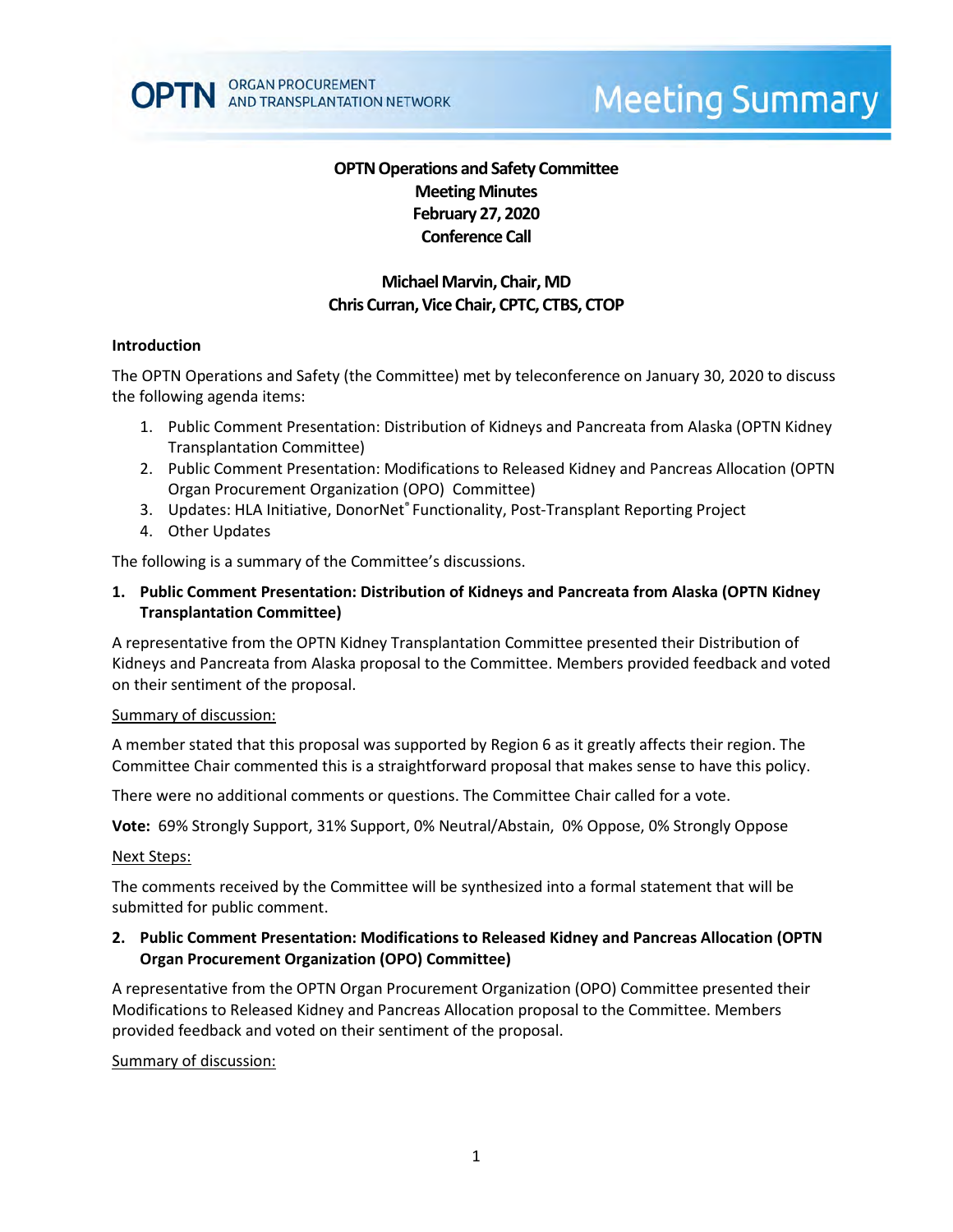A member voiced uncertainty of the 250NM distance for pancreas allocation. This would invite the possibility of more flying. There should be consideration in giving more points for local or decrease the circle size to 150NM. By more forcibly limiting to ground transportation, the logistics would be simpler.

The OPO Committee representative clarified that it was felt the 250 NM circle was more appropriate and that programs would be able to reallocate the organs more quickly.

The Committee Vice Chair agreed that the host OPO should retain responsibility. In the circumstance of making a backup offer on a new list, there should be a restriction of providing those offers to highly sensitized patients. Having to perform a crossmatch for highly sensitized patients could potentially add more time. There should be work done to have policies in place to allow virtual cross matches in these scenarios. This should include consultation with the OPTN Histocompatibility Committee.

The Committee Vice Chair continued by stating that if a Kidney-Pancreas goes out of region, and the pancreas is declined, the chances of reallocating the pancreas is close to none. There should be a sound allocation plan that needs to be considered if reallocation is needed, as the cold time for the pancreas is limited in comparison to the kidney.

The OPO Committee representative stated that in addition to the topic of highly sensitized patients, there was also discussion among the Workgroup that the second match run should exclude those who had already declined the offer. These topics were not addressed in the proposal because the programming requirements would not have met the anticipated implementation date. The feedback provided would be considered for future planning.

The Committee Vice Chair asked that in a scenario where an organ is in transit and a delay stops the organ from being transported, would there be any flexibility in modifying the reallocation to the central location of where the organ actually is.

The OPO Committee representative clarified that the OPO would have the option of going to expedited allocation. These type of scenarios would be exceptions where allocation would be expedited based on the current need and explain why this decision was made.

The Committee Vice Chair agreed with this and added that the host OPO should have the ability to reach out to partner OPOs in the area to help with the allocation of the organ. This would make the process more efficient.

A member stated that there should be consideration in allowing central back up of the pancreas to avoid loss of the graft. Additionally, there should be consideration in giving more points for inside the circle to 4 or 5, to make it more likely that the organ would stay local.

There were no additional comments or questions. The Committee Chair called for a vote.

**Vote:** 8% Strongly Support, 92% Support, 0% Neutral/Abstain, 0% Oppose, 0% Strongly Oppose

#### Next Steps:

The comments received by the Committee will be synthesized into a formal statement that will be sent to the OPTN Kidney Transplantation Committee for their consideration and response back to the Committee as appropriate.

#### **3. Updates: HLA Initiative, DonorNet® Functionality, Post-Transplant Reporting Project**

The Committee was updated on the status of pending IT projects.

#### Summary of discussion:

HLA Initiative